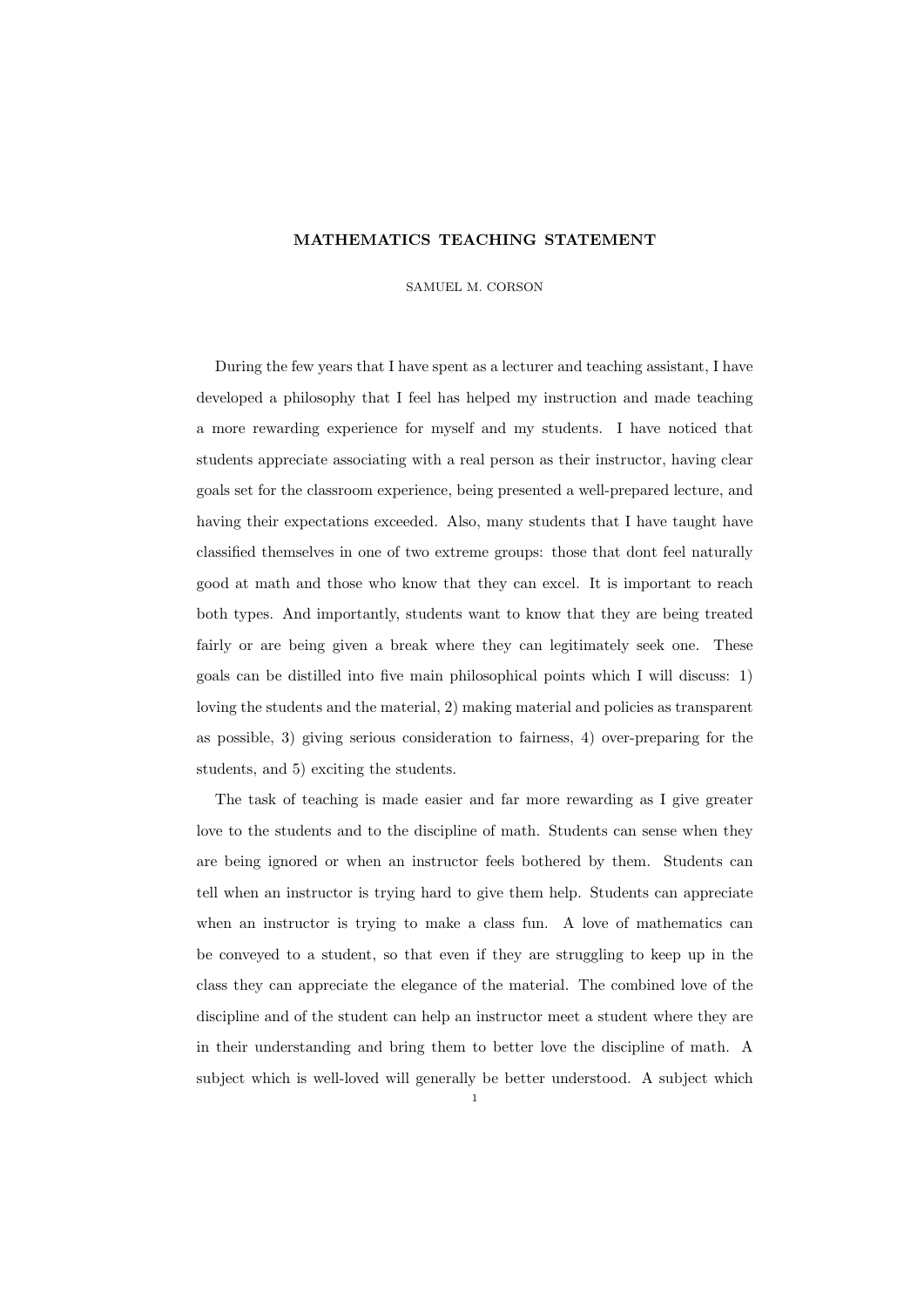## 2 SAMUEL M. CORSON

seems overly mechanical and memorized is disliked or quickly forgotten. Classroom participation is improved with greater rapport. A higher regard for the students makes it much easier to admit a mistake made at the board. With more love, an instructor can appropriately bring personality and humor into the lecture which could otherwise be flat and boring. An instructor can seem more approachable and helpful when s/he makes the students know that they are dealing with a real and caring human being. The tedium of writing or grading a test can be made infinitely more tolerable by having in mind the students that one is serving. Preparing lecture notes can be inspired by a desire to help the students to understand the material. Simply pointing out that a problem is fun can bring a contagious sense of excitement. Students benefit from feeling loved and knowing that the instructor loves the material.

A love of math and of the students brings a desire to make the material and class as well understood as possible. A clear syllabus with easy-to-understand policies and expectations gives the students a sense of security and a feeling of trust as an instructor outlines the rules in which s/he operates. Open, generous and welladvertised office hours give the students an opportunity to meet the instructor in a more personal setting and have the material explained to them in a way tailored to them. I tend to have an open-door policy, where a student can ask a quick question outside of office hours if they find me in the office. This policy is rarely abused by the students, and if I am too busy to answer many questions I have no problem letting them know. Doing this makes them even more grateful for the extra time that I give them, since they know that I have other things going on. Clear policies protect the instructor as well as the students. In addition, math is a subject which many students in the United States learn to love or to hate in high school, and the latter emotion is far more frequent than it should be. I have met with many people who thought that the subject was fun up until a certain point, and then they encountered an instructor who made math hard for them some way or another. This can come from the subject being taught in a muddled, unclear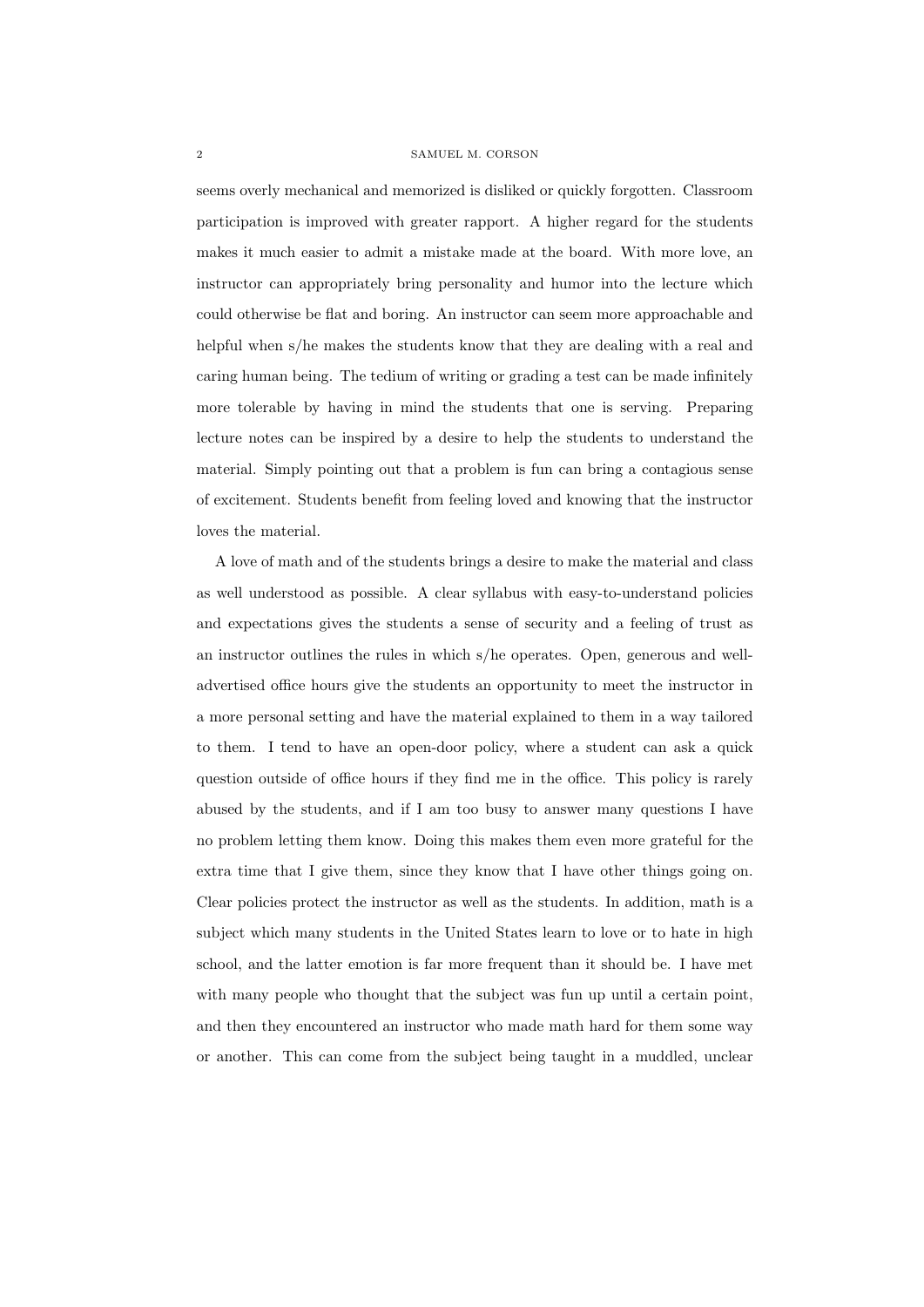way. Once a student thinks math is hard, it is hard to convince them otherwise. I like to be a proselytizer for the love of math by breaking a students previous black boxes. Let me explain what I mean by this. As a student learns material in math, there is an opportunity to understand the material that is presented, and there is an opportunity for the student to memorize a mechanism that seems to work for a problem, and to put the explanation in a black box that they never touch again. It is simultaneously amazing, alarming, and fun to show a student why a rule or a mechanism works. This is the type of learning that lingers in the brain. It is especially rewarding to hear a student say, Oh, that makes so much sense now! I wish I had seen it that way before! I try to come up with good explanations which are as complete as a student is prepared to receive.

Nobody likes to feel they are being treated unfairly. On the other hand, students love to feel like they are catching a legitimate break. Balancing a sense of fairness to all students with a desire to cut a break can be difficult. As mentioned earlier, a clear syllabus should help to avoid most problems, but extreme contingencies will happen, such as an extended illness. Presenting a solution to a contingency and asking the student what they think about it helps them to feel respected and to know that their input is respected. Even if the student does not agree with the outcome, the instructor is respecting the students input. A sense of fairness affects how an instructor grades. Grading is rarely a fun experience, and can be made longer by trying to be extra careful and fair. This, I feel, is something that the instructor owes to the students. Credibility can be quickly lost if a student senses arbitrariness in point assignment or if the student sees inconsistencies with how his neighbors work was graded. Fairness also requires an instructor to make sure that the class is of comparable difficulty when compared to other sections.

I have been on both sides of over- and under-preparing. I have sometimes taught class underprepared, with little thought given to how to best present a topic. Sometimes I have hastily scribbled down a few lecture notes and stumbled through a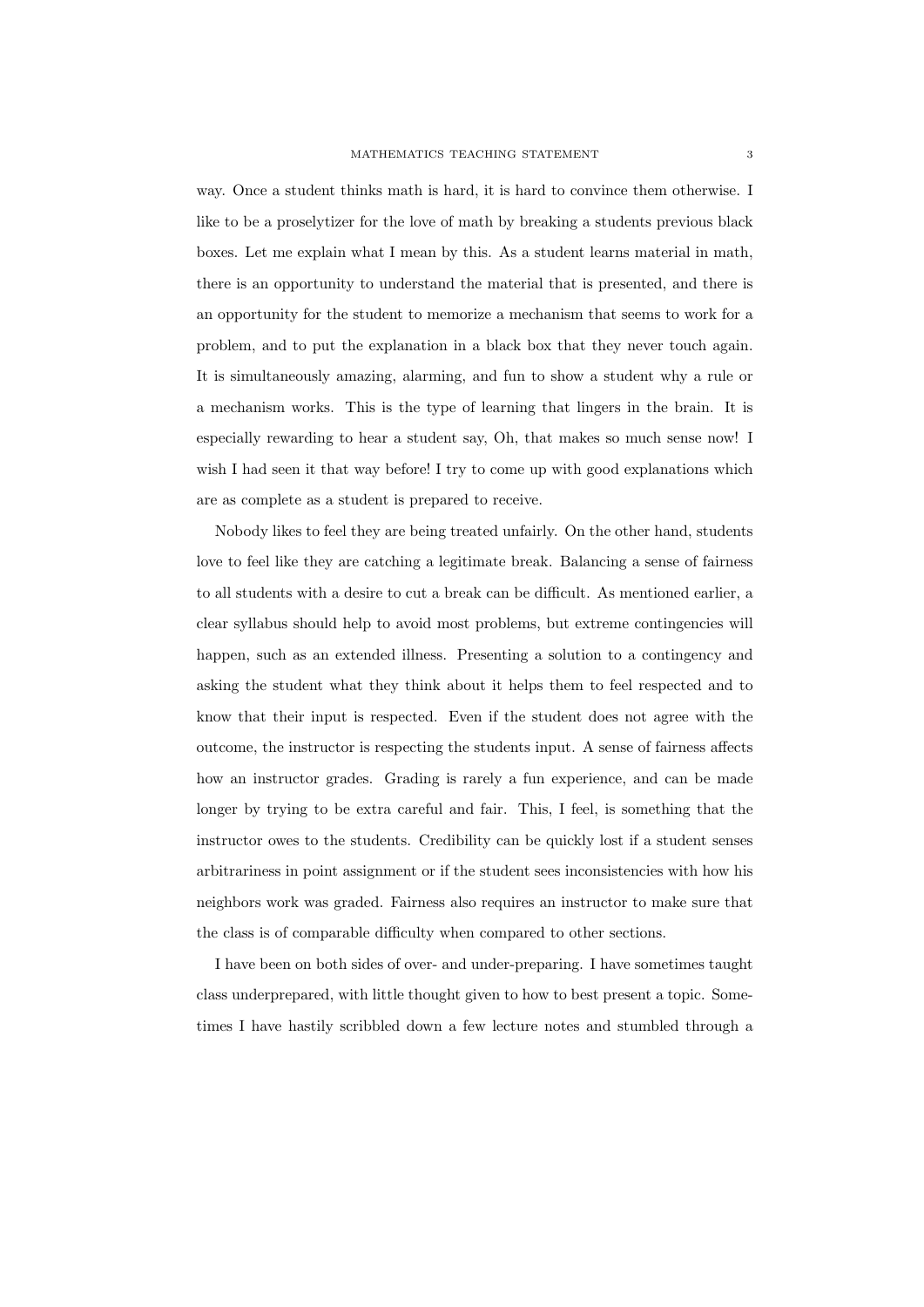## 4 SAMUEL M. CORSON

lecture. For the vast majority of the time, however, I have tried hard to give students the type of lecture that they deserve. The first class that I instructed was trigonometry. I prepped lecture notes and stuck very carefully to them, but the presentation was wooden. I didnt bring the concepts and examples to life. I wasnt very fluid in my teaching style. About a year later, I was given a calculus class to teach. This time I took a different approach. I prepped lecture notes well in advance. I thought long about what sorts of analogies and examples would be most interesting. I motivated the students by letting them come up to the board as we reviewed for a test. I held extra office hours and looked for ways for students to get involved with the discussion. I would do a parlor trick by having a student come up to the board and try to violate the Intermediate Value Theorem. This type of instruction is fun. Being so prepared that you can mostly go off the top of your head, occasionally glancing at lecture notes, allows more freedom in the classroom to interact, make jokes and enjoy the experience. Over-preparation is really just the right amount of preparation.

Over-preparation brings us to the last point- exciting the students. Math is theoretically an easy discipline to sell. There are so many applications of even basic calculus and algebra. When students learn how powerful they are becoming as they learn a few basic principles in calculus, they tend to get excited. When a student really understands what a derivative is, beyond symbol manipulation, they feel intelligent. There is power in mathematics. The ability to think in precise, logical ways is rewarded both in and outside of the academic setting. The ideas behind the abstractions of math have an intrinsic beauty, and help to discipline and organize the mind.

These principles are a summary of my still evolving philosophy of teaching. My experience in teaching has been both rewarding and instructive. It is often humbling and exciting, sometimes nerve wracking or grinding. Whatever else it has done, teaching has taught me to be a more dynamic learner and presenter. It has taught me to love in the teacher/student relationship. It has helped me to seek